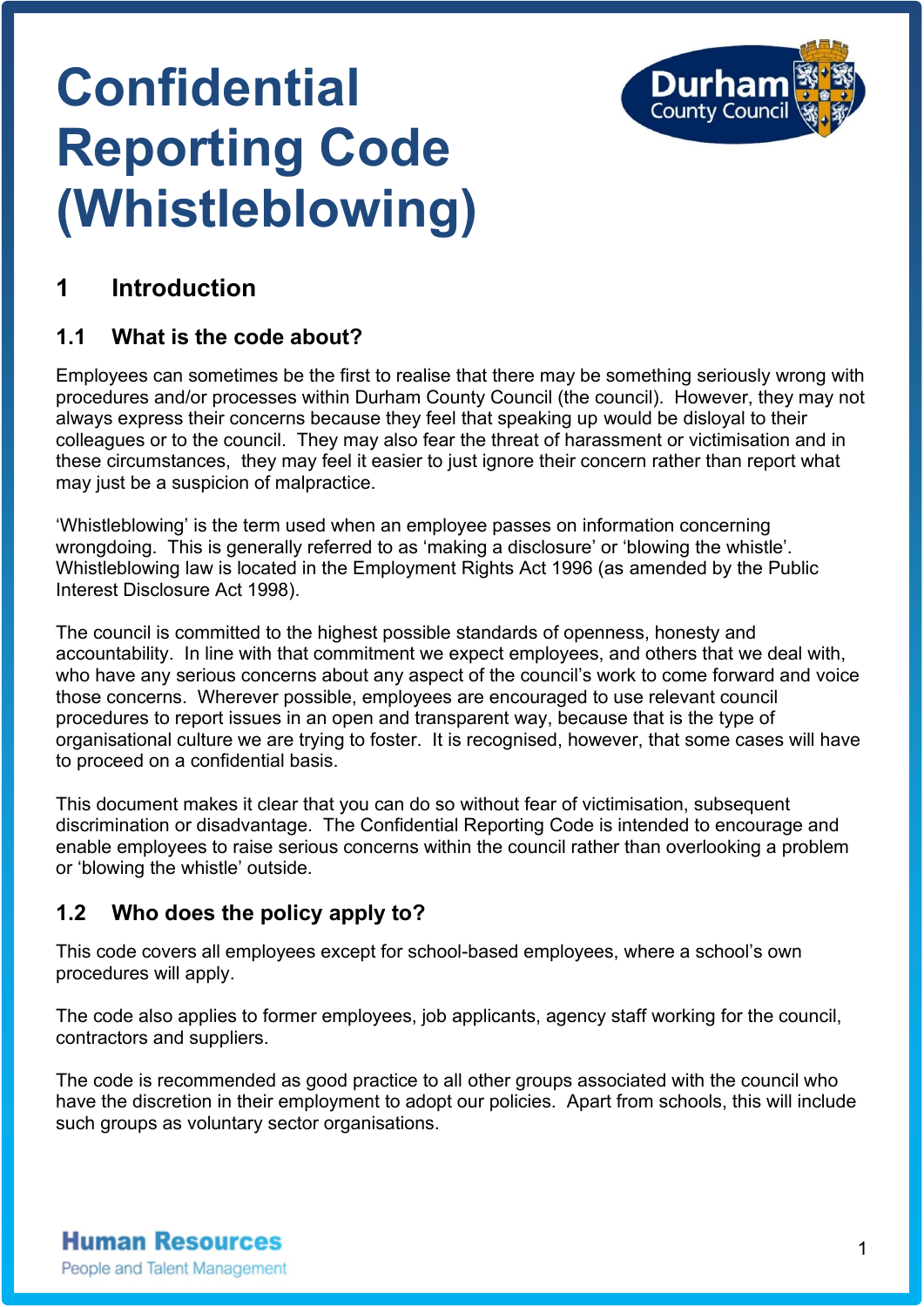These procedures are in addition to the council's complaints procedure and other statutory reporting procedures applying to some services. If asked, employees should make service users aware of the existence of these procedures.

## **Aims and scope of the code**

#### **1.3 Aim of the code**

This code aims to:

- encourage you to feel confident in raising serious concerns and to question and act upon concerns about practice;
- provide avenues for you to raise those concerns and receive feedback on any action taken;
- ensure that you receive a response to your concerns and that you are aware of how to pursue them if you are not satisfied;
- reassure you that you will be protected from possible reprisals or victimisation if you have a reasonable belief that you have made any disclosure in the public interest.

#### **1.4 Scope of the code**

There are existing procedures in place to enable you to lodge a resolution (formerly grievance) relating to your own employment (see section 2.3 below).

An employee who makes a disclosure under this code must reasonably believe:

- (i) That they are acting in the public interest;
- (ii) That the disclosure tends to show past, present or likely future wrongdoing falling into one or more of the following categories:
- criminal offences;
- failure to comply with an obligation set out in law;
- miscarriages of justice;
- endangering of someone's health and safety;
- damage to the environment;
- covering up wrongdoing in the above categories.

Examples of the above could include:

- conduct which is an offence or a breach of law;
- health and safety risks, including risks to the public as well as other employees;
- the unauthorised use of public funds;
- negligence;
- unauthorised disclosure of confidential information;
- possible fraud and corruption; **(NB. The council's counter fraud and corruption strategy is also accessible on the intranet and extranet or by clicking [here\)](http://intranet/Lists/PolicyExportLotusNotes/Attachments/1701/Counter_Fraud_And_Corruption_Strategy.pdf)**
- sexual or physical abuse of children and/or vulnerable young people/adults;
- deliberate concealment of the above matters.

**Human Resources** 

People and Talent Management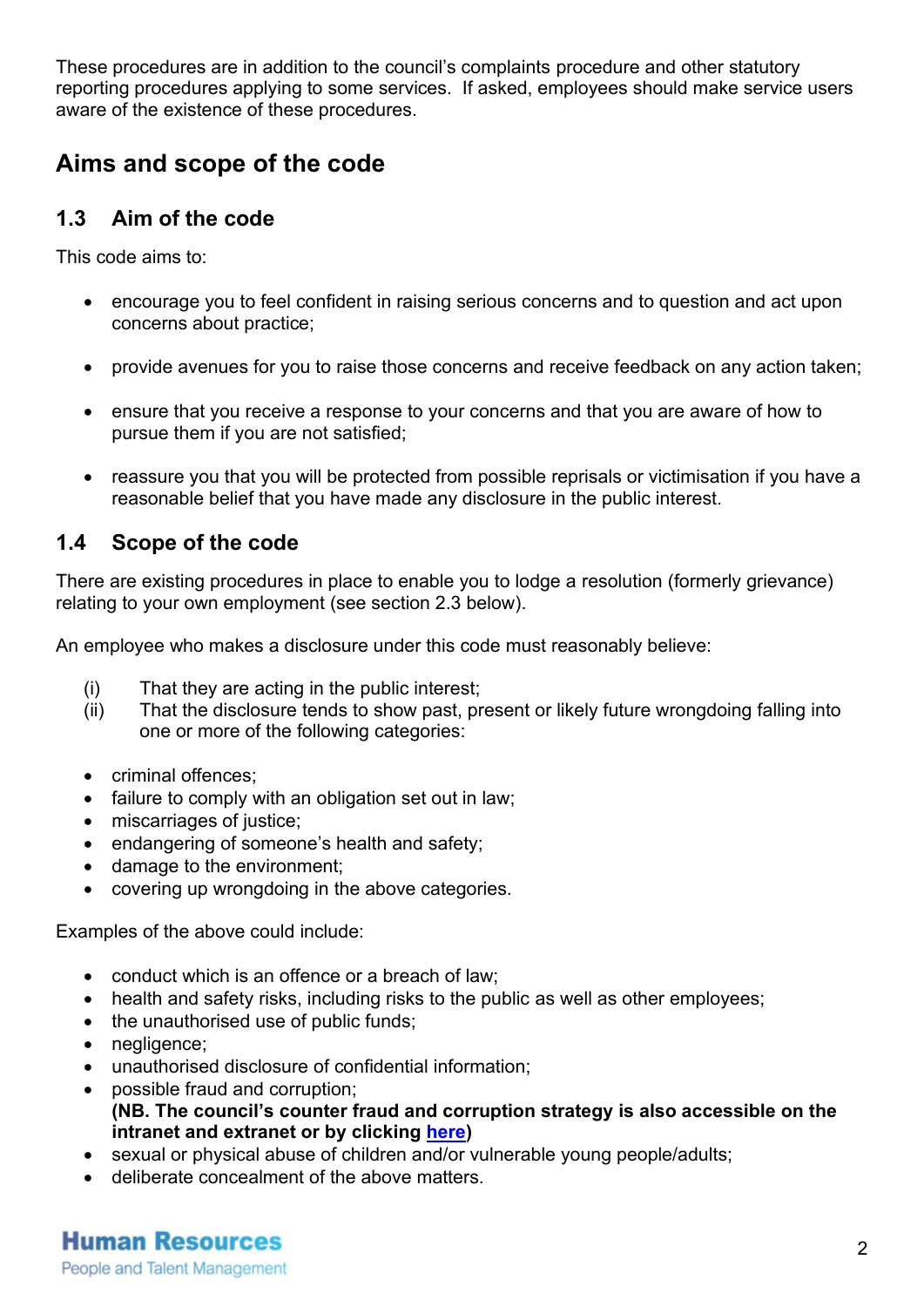The above list is neither exclusive nor exhaustive.

Thus, any serious concerns that you have, which are in the public interest, about any aspects of service provision or the conduct of officers or members of the council or others acting on behalf of the council, can be reported under the Confidential Reporting Code.

#### **1.5 Other procedures**

This code covers concerns outside of the following areas and does not replace the following procedures:

#### **1.5.1 The council's complaints procedure**

Complaints by an individual customer or group of customers about the standard of service, actions or lack of actions by the council should be managed under the council's complaints guidance.

The council deals with two main types of complaint:

- **Statutory**  a complaint which arises from the duties placed on a local social services authority to provide assessments and care services under the provisions of relevant adult and children's social care legislation. The process for managing such complaints is prescribed in Regulations;
- **Non-statutory** all other complaints.

The council's service standards for dealing with non-statutory complaints are:

• Acknowledge all complaints within 24 hours;

After exhausting the complaints process, a complainant will be advised on how to pursue their case through the Local Government Ombudsman.

#### **1.5.2 Financial procedure rules and financial management standards**

Under the council's financial procedure rules Chief Officers and Heads of Service are ultimately responsible to the council for ensuring that financial procedures are correctly applied and observed by employees and contractors providing services on the council's behalf. They are also responsible for reporting any known breach or suspected breach of procedures or any failures of financial controls to the Chief Finance Officer. In practice the Head of Corporate Finance and Commercial Services or the Head of Finance and Transactional Services should be notified of any such incident.

The Chief Internal Auditor and Corporate Fraud Manager (the Head of Internal Audit) must be notified immediately of any suspected fraud, theft, irregularity, improper use or misappropriation of the council's property or resources.

#### **1.5.3 Arrestable offences**

In any case where a Corporate Director has reason to believe that an employee of the council may have committed an arrestable offence, the Corporate Director of Resources or the Chief Internal Auditor and Corporate Fraud Manager must be informed and where it is considered an arrestable offence has occurred, the Corporate Director of Resources or the Chief Internal Auditor and Corporate Fraud Manager in consultation with Legal Services will inform the police.

**Human Resources** People and Talent Management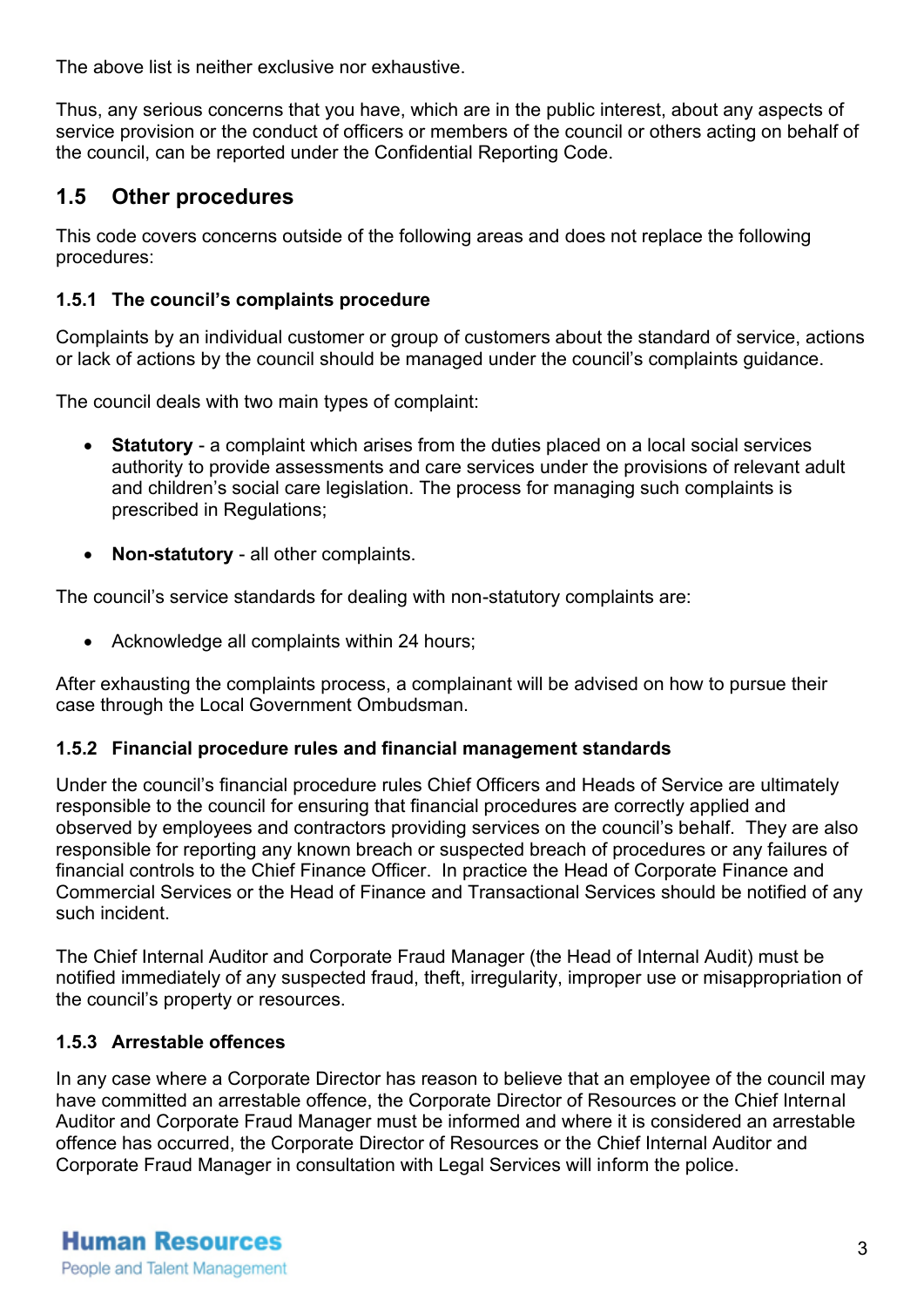#### **1.5.4 Resolution procedure**

The council's Resolution Policy is designed to ensure that concerns, problems and complaints arising in the course of employment can be raised and resolved quickly and in a fair and reasonable manner. The Resolution Policy exists to provide a mechanism for employees to raise concerns that are not covered by other procedures. Further information on the policy and the type of issues that can be raised as a resolution can be found in the Resolution Policy on the intranet.

If it is unclear which procedure the employee wishes to pursue, the employee or manager should seek advice from the Human Resources (HR) Advice and Support Team.

#### **1.5.5 Contract procedure rules**

The Contract Procedure Rules (CPRs) provide the framework for procurement activity across the council setting out how contracts for goods, works, services and utilities should be put in place and managed, and detailing the record keeping and reporting requirements related to procurement activity. They apply to all service groupings across the council.

The CPRs should not be seen in isolation, but rather as part of the overall regulatory framework of the council as set out in the Constitution.

The content of these CPRs is supported by additional guidance and documentation contained in the Advice Centre within the 'Procurement and Purchasing' section of the council's intranet.

All procurement procedures must:

- realise value for money by achieving the optimum combination of whole life costs and quality of outcome;
- be consistent with the highest standards of integrity;
- operate in a transparent manner;
- ensure fairness in allocation of public contracts;
- comply with all legal requirements including European Union (EU) treaty principles;
- support all relevant council priorities and policies including the Medium-Term Financial Plan, and
- comply with the council's Corporate Procurement Strategy, and the Sustainable Commissioning and Procurement Policy.

If you become aware that there has been a breach of the contract procurement rules you can report such a breach using the Confidential Reporting Code.

## **2 Safeguards**

The council is committed to good practice and high standards and wants to be supportive of employees.

The council recognises that the decision to report a concern can be a difficult one to make. If you believe what you are saying is true and the statement being made is in the public interest, you should have nothing to fear because you will be doing your duty to your employer and those for whom you are providing a service.

It is understandable that whistle-blowers are sometimes worried about possible repercussions. The council aims to encourage openness and will support employees who raise genuine concerns under this code, even if they turn out to be mistaken.

#### **Human Resources** People and Talent Management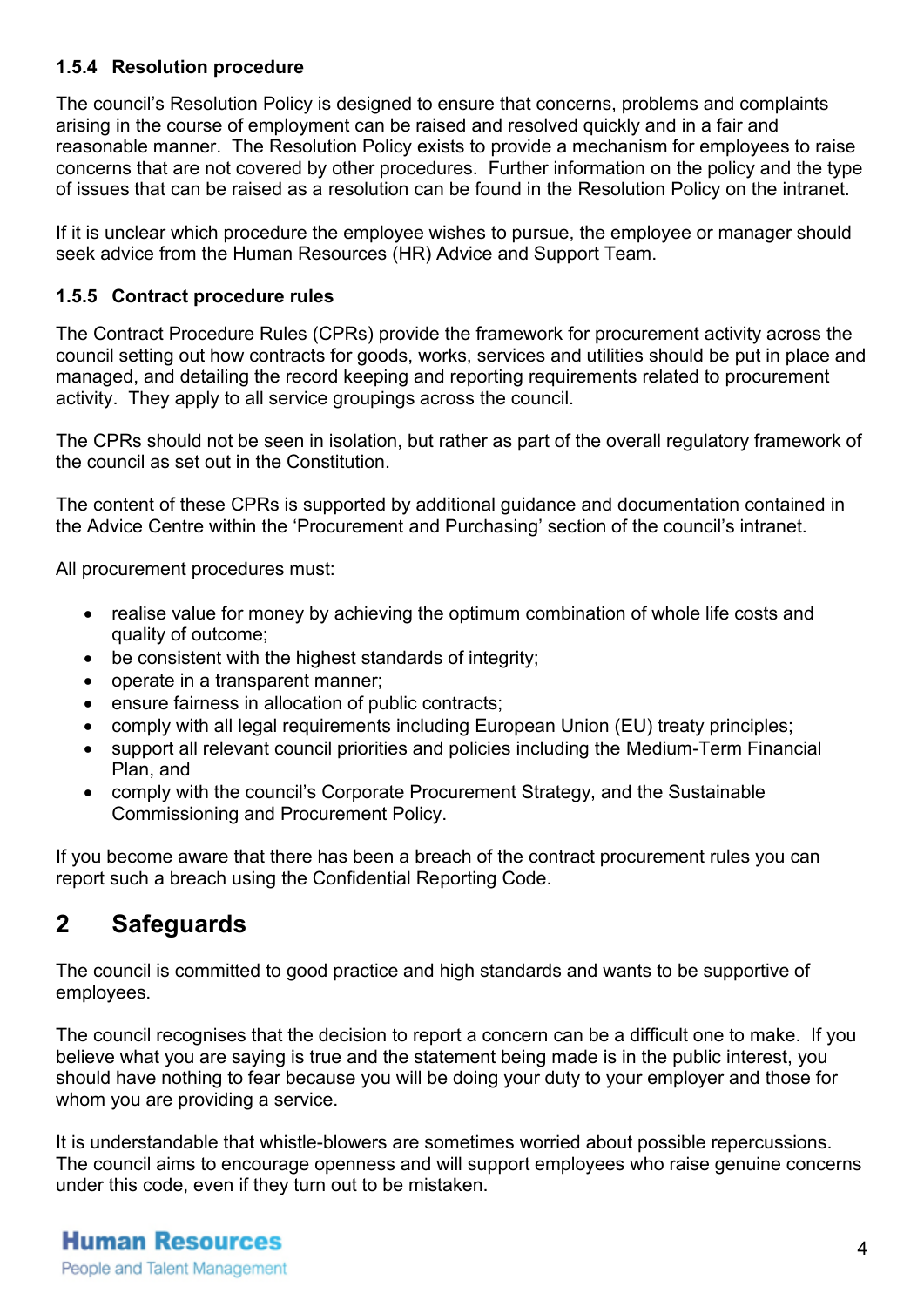The council will not tolerate any harassment or victimisation (including informal pressures) and will take appropriate action to protect you when you raise a concern in the public interest. This action will depend on the type of concern and specific service arrangements.

Employees or ex-employees must therefore not suffer any detrimental treatment as a result of raising a disclosure. Detrimental treatment includes dismissal, disciplinary action, threats or other unfavourable treatment connected with raising a disclosure.

Employees must not threaten or retaliate against whistle-blowers in any way. If you are involved in such conduct you may be subject to disciplinary action.

On occasions, you may be asked whether you would be prepared to obtain further information. This would be entirely at your discretion and a full risk assessment would be completed, prior to such a course of action being agreed.

Any investigation into allegations of potential malpractice will not influence or be influenced by any disciplinary or redundancy procedures that already affect you.

## **3 Confidentiality**

All concerns will be treated in confidence and every effort will be made not to reveal your identity if you so wish. Any breach of confidentiality will be regarded as a serious matter and will be dealt with accordingly.

Although every effort will be made not to reveal your identity you may however be called as a witness if this matter is progressed.

Durham County Council complies with all relevant statutory obligations. Personal information processed by the Council will be handled in accordance with the Council's privacy statement, which can be accessed [here.](http://www.durham.gov.uk/dataprivacy) Human Resources privacy notice provides more specific information on the data collected and how it is handled, a copy of which can be accessed [here.](http://intranet.durham.gov.uk/SiteAssets/Pages/HRpolicies/Human%20Resources%20-%20Privacy%20Notice.pdf)

If you have any concerns about how your data is handled, please contact either the Data Protection Officer at [dpo@durham.gov.uk](mailto:dpo@durham.gov.uk) or the [Information Commissioner's Office.](https://ico.org.uk/)

## **4 Anonymous allegations**

This code encourages you to put your name to your allegation whenever possible.

Concerns expressed anonymously can be more difficult to investigate. When considering an investigation into an anonymous complaint, the following will be taken into consideration:

- the seriousness of the issues raised:
- the credibility of the concern; and
- the likelihood of confirming the allegation from attributable sources.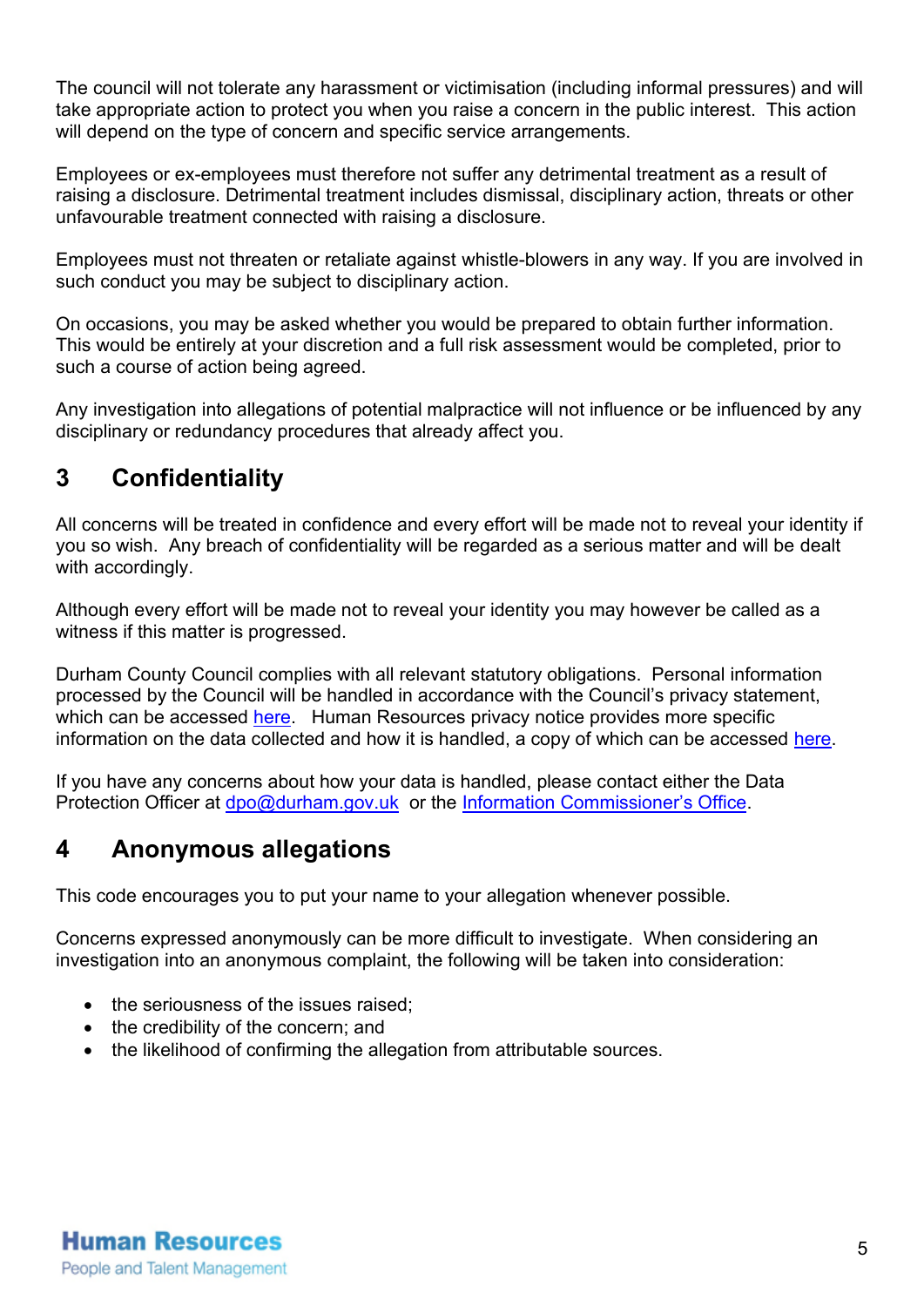## **5 Untrue allegations**

If you make an allegation in the public interest but it is not confirmed by the investigation, no action will be taken against you. If, however, you make an allegation frivolously, maliciously or for personal gain, disciplinary action may be taken against you under the council's Disciplinary Policy.

## **6 How to raise a concern**

As a first step, you should normally raise concerns with your immediate manager or their superior. This can be done verbally or in writing. Wherever possible concerns should be made in writing direct by the person raising the concerns using the Confidential Reporting Code Form which can be downloaded from the intranet.

The completed form should normally be reviewed by the manager to whom the concern has been raised and any points of clarity or additional information noted following any discussion with the person raising the concern.

The completed form should then be sent to the Corporate Fraud inbox: [corporatefraudteam@durham.gov.uk](mailto:corporatefraudteam@durham.gov.uk) as soon as possible, so to prevent any delay and allow for any urgent action to be taken. Alternatively, telephone concerns can be reported to 03000 266 745.

All concerns will be logged for monitoring purposes and the Chief Internal Auditor and Corporate Fraud Manager, in consultation with the service manager, and any other relevant officers, will agree how the concern should be investigated.

In certain circumstances, you may feel unable, or it may not be appropriate, to raise your concerns with your immediate manager due to the seriousness and sensitivity of the issues involved and who is suspected of the malpractice. If this is the case, the concern can be reported direct to one of the following officers using the same form:

- Head of Service:
- Corporate Director Resources;
- Chief Executive:
- Chief Internal Auditor and Corporate Fraud Manager (Head of Internal Audit).

The earlier you express the concern the easier it is to take action.

Although you are not expected to prove beyond doubt the truth of an allegation, you will need to demonstrate to the person contacted that there are reasonable grounds for your concern.

Advice/guidance on how to pursue matters of concern may be obtained from:

| Head of Legal and Democratic Services                                 | $Q$ 03000 26 0000 |
|-----------------------------------------------------------------------|-------------------|
| <b>Corporate Director Resources</b>                                   | $Q$ 03000 26 0000 |
| Chief Internal Auditor and Corporate Fraud 0 03000 26 0000<br>Manager |                   |
| <b>Chief Procurement Officer</b>                                      | $Q$ 03000 26 0000 |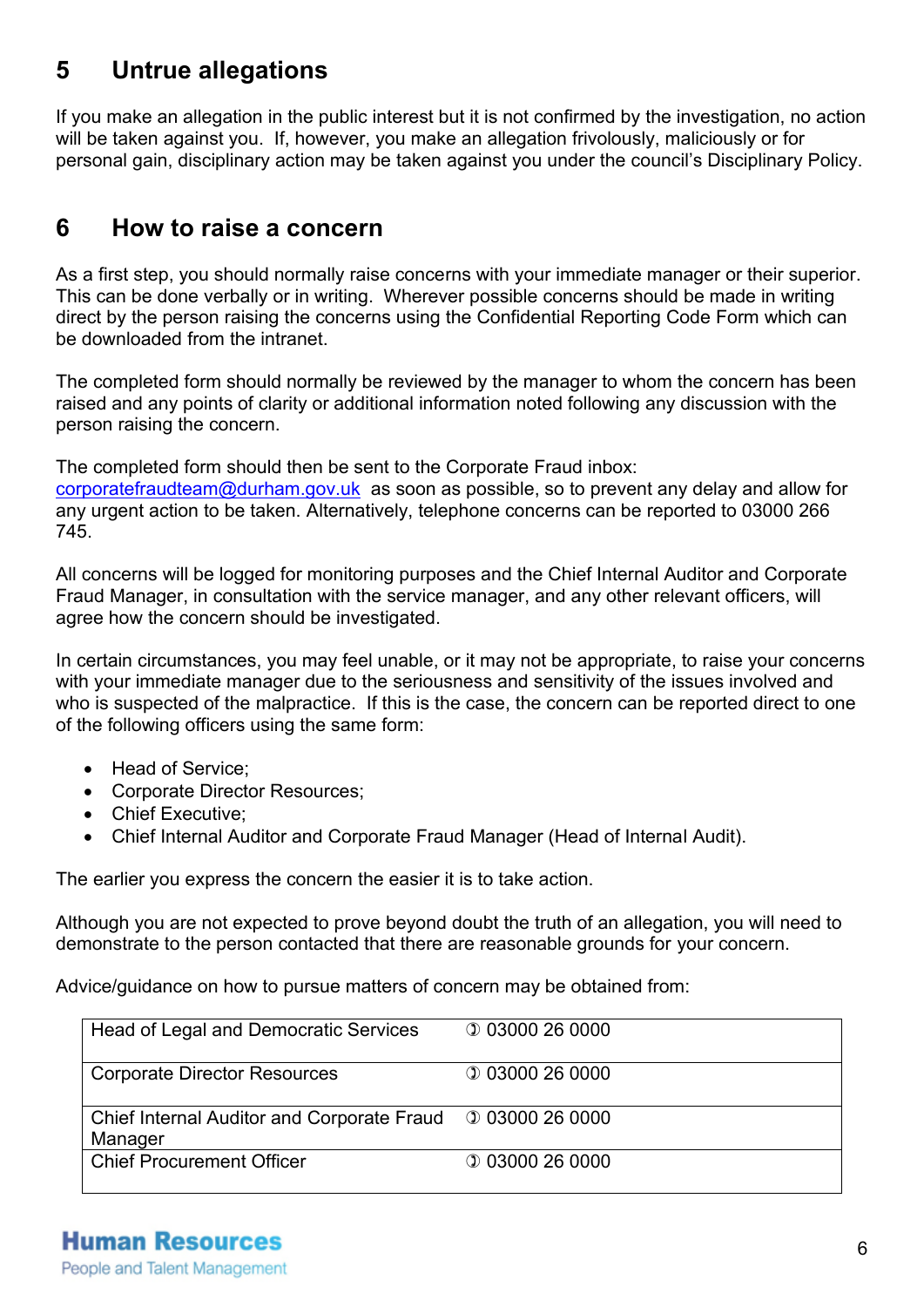Alternatively, you may wish to seek advice from a person independent of the council. In this case you should contact the council's **External Auditors, Mazars**:

| Mazars LLP | Address:                             |
|------------|--------------------------------------|
|            | The Rivergreen Centre, Aykley Heads, |
|            | Durham, DH1 5TS                      |
|            | <b>001913836314</b>                  |

#### **Or alternatively you can seek advice at the following independent whistleblowing charity:**

| Protect (formerly Public Concern at | Address:                                         |
|-------------------------------------|--------------------------------------------------|
| Work)                               | The Green House                                  |
|                                     | 244-254 Cambridge Heath Road                     |
|                                     | London E2 9DA                                    |
|                                     | Website: https://protect-advice.org.uk/homepage/ |
|                                     | email. info@protect-advice.org.uk                |
|                                     | 1 020 3117 2520 (Advice Line – option 1)         |
|                                     |                                                  |

You may wish to consider discussing your concern with a colleague first and you may find it easier to raise the matter if there are two (or more) of you who have had the same experience or concerns.

You may invite your trade union, professional association representative or a work colleague to be present during any meetings or interviews in connection with the concerns you have raised.

Ideally you should feel able to make a disclosure within the council however there may be circumstances where you feel unable to. You can make a disclosure under whistleblowing law to prescribed person(s) who are mainly regulators and professional bodies but include other persons and bodies such as MPs. The relevant prescribed person depends on the subject matter of the disclosure, for example a disclosure about wrongdoing in a care home could be made to the Care Quality Commission. A full list of prescribed persons can be found [here.](https://www.gov.uk/government/uploads/system/uploads/attachment_data/file/404330/bis-15-43-blowing-the-whistle-to-a-prescribed-person-list-of-prescribed.pdf)

## **7 How the council will respond**

The council will respond to your concerns. Following the recording of the concern, either directly by the whistle-blower or the manager to whom it was reported, the completed form should then be immediately forwarded to the Chief Internal Auditor and Corporate Fraud Manager for logging and monitoring purposes.

The Chief Internal Auditor and Corporate Fraud Manager is independent and has unlimited access to any officer, member or information within the council and, in consultation with the appropriate officer, can agree the most appropriate way of investigating the concern.

Where appropriate, the matters raised may:

- be investigated by management, internal audit and corporate fraud, or through the disciplinary process;
- be referred to the police;
- be referred to the external auditor;
- form the subject of an independent inquiry.

In order to protect individuals and those accused of misdeeds or possible malpractice, initial enquiries will be made to decide whether an investigation is appropriate and, if so, what form it

#### **Human Resources** People and Talent Management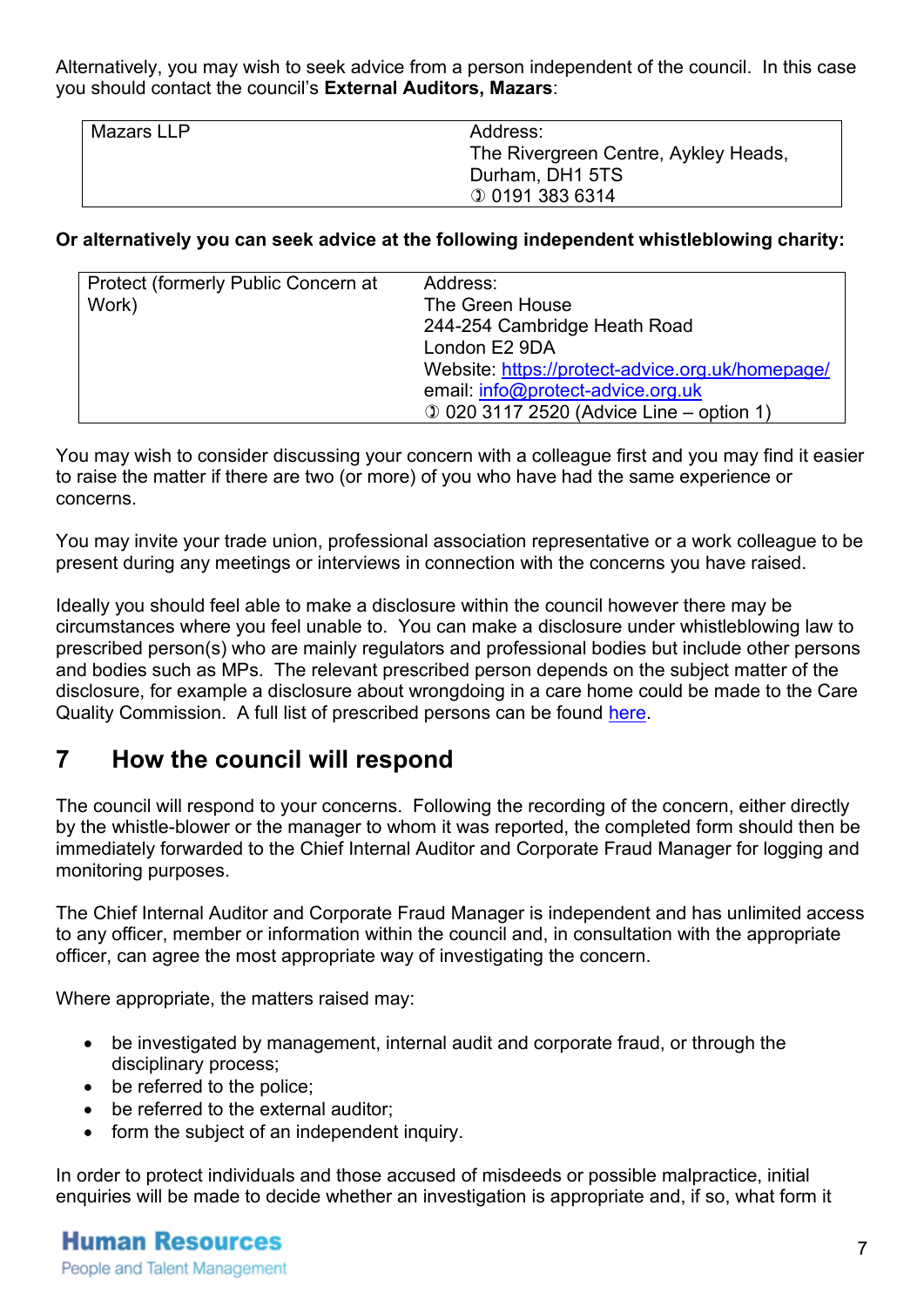should take. The overriding principles, which the council will have in mind, are your well-being and the public interest. Concerns or allegations that fall within the scope of specific procedures (for example, child protection or discrimination issues) will normally be referred for consideration under those procedures.

Some concerns may be resolved by agreed action without the need for investigation. If urgent action is required, this will be taken before any investigation is conducted.

Within ten working days of a concern being raised, the person with whom you have raised your concern will respond to you in writing:

- acknowledging that the concern has been received;
- indicating how we propose to deal with the matter;
- giving an estimate of how long it will take to provide a final response;
- telling you whether any initial enquiries have been made;
- supplying you with information on employee support mechanisms; and
- telling you whether further investigations will take place and if not, why not.

A copy of the response will be forwarded to the Chief Internal Auditor and Corporate Fraud Manager for monitoring purposes.

The amount of contact between the officers considering the issues and you will depend on the nature of the matters raised, the potential difficulties involved, and the clarity of the information provided. If necessary, the council will seek further information from you. However, should this further information need to be gleaned by you, from another person, without them being made aware of your involvement in the confidential reporting process, specific procedures will need to be applied.

Should a manager believe that this additional information may assist the enquiry, and that the information can only be obtained by you, no action will be taken until the matter has been referred to the relevant person(s) for a decision to be made as to whether such a course of action is both necessary and proportionate.

#### **Important:**

All employees must not, under any circumstances attempt to obtain any further information covertly either directly or indirectly without first having complied with the council's procedures in relation to employee surveillance which can be found in the [Regulation of](http://intranet/Pages/PoliciesandProceduresDetails.aspx?ItemId=1024)  [Investigatory Powers Act \(RIPA\) Policy](http://intranet/Pages/PoliciesandProceduresDetails.aspx?ItemId=1024) – a copy of this is available on the [intranet.](http://intranet/Pages/PoliciesandProceduresDetails.aspx?ItemId=1024) Failure to do so may infringe Human Rights and render the council liable to legal action.

Where any meeting is arranged, off-site if you so wish, you can be accompanied by a trade union or professional association representative or a work colleague.

The council will take steps to minimise any difficulties which you may experience as a result of raising a concern. For instance, if you are required to give evidence in criminal or disciplinary proceedings the council will arrange for you to receive advice about the procedure.

The council accepts that you need to be assured that the matter has been properly addressed. Thus, subject to legal constraints, we will inform you of the outcome of any investigation.

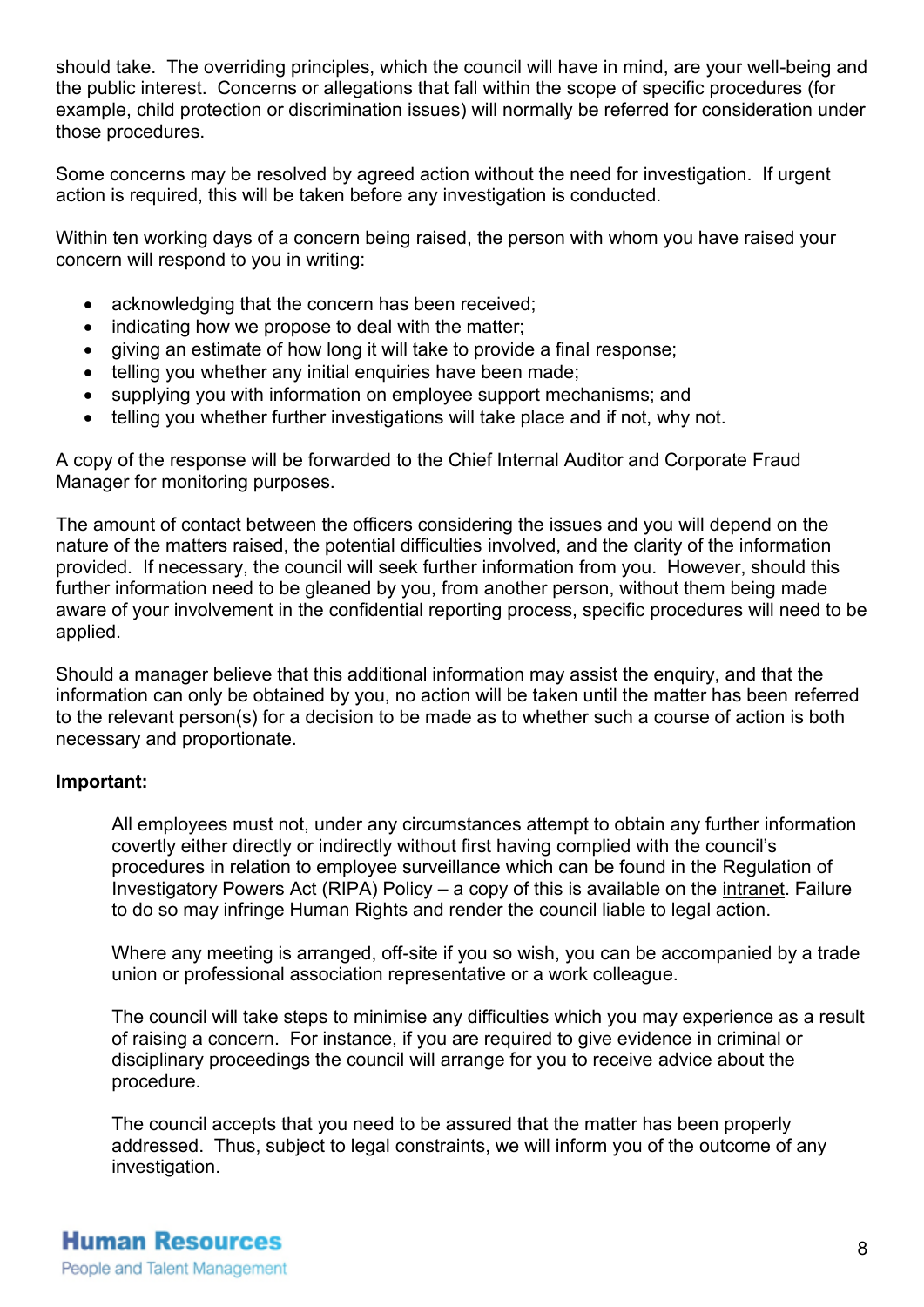This code is intended to provide you with an avenue within the council to raise concerns. The council hopes you will be satisfied with any action taken.

If you are not, and if you feel it is right to take the matter outside the council, the following are possible contact points:

- the council's External Auditors, Mazars;
- your local Citizens' Advice Bureau;
- the police;
- the independent whistleblowing charity Protect (formerly Public Concern at Work) telephone020 3117 2520 (Advice Line – option 1) or further details are available at <https://protect-advice.org.uk/homepage/>
- prescribed person(s) as detailed in Section 7.

## **8 The responsible officer**

The Corporate Director Resources has overall responsibility for the maintenance and operation of the code. The Corporate Director Resources, via the Chief Internal Auditor and Corporate Fraud Manager, will maintain a record of concerns raised, appoint investigating officers, monitor the progress and record the outcomes (but in a form which does not endanger your confidentiality) and will report as necessary to the Audit Committee.